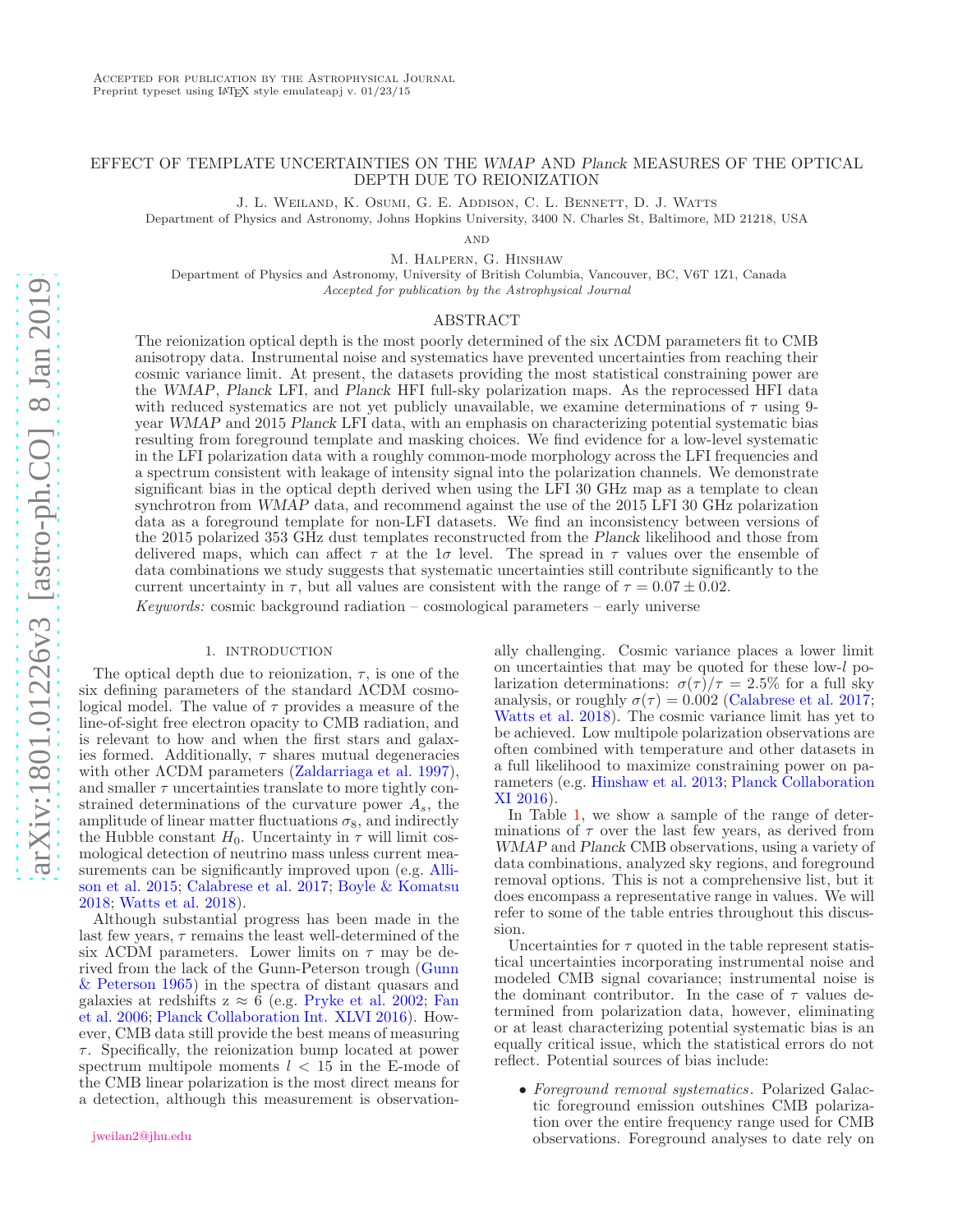Table 1 Recently published values for  $\tau$ 

<span id="page-1-0"></span>

| CMB Data                                                                                                                                                                                                                                                                                                | $\tau$                                                                                                                                                               | Reference                                                                                                                                                                                                                                                                  |  |  |  |
|---------------------------------------------------------------------------------------------------------------------------------------------------------------------------------------------------------------------------------------------------------------------------------------------------------|----------------------------------------------------------------------------------------------------------------------------------------------------------------------|----------------------------------------------------------------------------------------------------------------------------------------------------------------------------------------------------------------------------------------------------------------------------|--|--|--|
| WMAP $TT + \text{poln} + \text{BAO} + \text{cMB}^{\text{a}}$<br>Planck $TT + LFI$ poln <sup>b</sup><br>$WMAP + LFI$ low-l <sup>c</sup><br>WMAP low- $l^{\text{d}}$<br>Planck LFI poln <sup>e</sup><br>Planck TT+lens+BAO <sup>f</sup><br>$WMAP$ TT+lens+BAO <sup>g</sup><br>$Planck$ HFI 100x143 $GHzh$ | $0.089 \pm 0.014$<br>$0.078 \pm 0.019$<br>$0.071 \pm 0.012$<br>$0.067 \pm 0.013$<br>$0.067 \pm 0.023$<br>$0.067 \pm 0.016$<br>$0.066 \pm 0.020$<br>$0.058 \pm 0.012$ | Bennett et al. (2013)<br>Planck Collaboration XIII (2016)<br>Planck Collaboration XI (2016)<br>Planck Collaboration XI (2016)<br>Planck Collaboration XI (2016)<br>Planck Collaboration Int. XLVI (2016)<br>this work, Section 5<br>Planck Collaboration Int. XLVII (2016) |  |  |  |
| $Planck$ HFI 100x143 $GHzh$                                                                                                                                                                                                                                                                             | $0.055 \pm 0.009$                                                                                                                                                    | Planck Collaboration Int. XLVI (2016)                                                                                                                                                                                                                                      |  |  |  |

 $\overline{A}$  WMAP TT+poln+BAO+eCMB = full WMAP likelihood including Baryon Acoustic Oscillations (BAO) and SPT and ACT data

 $b$  Planck TT + LFI poln = temperature and low multipole polarization likelihood

 $\epsilon$  WMAP + LFI low- $l =$  low multipole WMAP and Planck likelihood, includes TE with polariza-

tion<br><sup>d</sup> WMAP low-l = Planck reanalysis of low multipole WMAP likelihood, includes TE with polarization

 $Planck$  LFI poln  $=$  low multipole polarization likelihood only

 $^{\rm f}$  Planck TT+lens+BAO = Planck temperature and weak lensing combined with BAO

 $g$  WMAP TT+lens+BAO = WMAP 9-year temperature and Planck weak lensing combined with recent BAO<br><sup>h</sup> Planck HFI 100x143 GHz = low multipole EE polarization data analysis using cross spectra

from reprocessed 100 and 143 GHz maps, with two slightly different algorithms.

observational templates to describe the spatial behavior of the foreground emission, and assume a spatially uniform scaling with frequency. Even modest errors in the template and/or its scaling with frequency can bias the derived value of  $\tau$ . For example, Planck Collaboration XI (2016) note that the 2013 WMAP result is roughly  $1\sigma$  lower if the Planck HFI 353 GHz polarization map is used as a dust emission template in place of WMAP's template based on the FDS dust intensity model (Finkbeiner et al. 1999) and starlight polarization data.

- Choice of analysis mask. The choice of sky region to be analyzed is closely related to the accuracy of foreground removal: an analysis mask is used to exclude regions where foreground residuals or data systematics are believed to exceed some acceptable threshold. A commonly used mask construction method employs a threshold cut in polarized foreground intensity  $P$ ; foreground template coefficients are often, but not always, evaluated using the same mask. Possible sources of bias are similar to those described above related to foreground removal. Potential also exists for the introduction of more subtle forms of bias; we briefly discuss one possibility in Section 3.
- Instrumental systematics. If not removed, instrumental systematics may introduce spurious sky signatures that may be mistaken for cosmological signal. For example, the 2015 Planck LFI and HFI polarization data contain known instrumental systematics that are coherent across large angular scales and produce signal artifacts at low multipoles. These systematics include leakage of temperature signal into the polarization channels (including the so-called "bandpass mismatch" correction, or BPM) and nonlinearities in the analog-to-digital

converters (ADCs) in the bolometer readouts that increase effective noise levels and introduce spurious signatures (Planck Collaboration Int. XLVI 2016). Estimated BPM corrections are available for LFI frequencies and HFI 353 GHz, and have been applied to some of the 2015 data products, however the corrections are a major source of uncertainty in the polarization maps (Planck Collaboration II 2016; Planck Collaboration VIII 2016). These calibration issues rendered the 2015 HFI polarization maps unsuitable for direct cosmological studies (Planck Collaboration VIII 2016), and restricted the 2015 LFI low multipole cosmological analysis to 70 GHz maps, after omitting survey data that failed null tests (Planck Collaboration XI 2016).

The latest Planck 2016 HFI  $\tau$  determinations (Planck Collaboration Int. XLVI 2016; Planck Collaboration Int. XLVII 2016), based on reprocessed data with improved calibration, represent the tightest constraints on  $\tau$  yet. Planck Collaboration Int. XLVI (2016) document the results of extensive efforts toward characterization and minimization of HFI instrumental systematics. In light of the challenging systematics removal issue, however, an independent determination of  $\tau$  is prudent. The reprocessed HFI data are not yet public, so we looked at other datasets. Determinations of  $\tau$  that avoid the use of large angular scale polarization data may be made if the partial degeneracy between  $A_s$  and  $\tau$  present in the temperature (TT) power spectrum is broken using CMB lensing or other large-scale structure (LSS) information, which is sensitive to the amplitude of density fluctuations but not whether photons scattered since recombination. In Table [1,](#page-1-0) we show results from two such polarizationfree determinations, which combine TT, Planck CMB lensing and BAO data. However, uncertainties are not yet competitive with the lower statistical uncertainties quoted for the HFI results.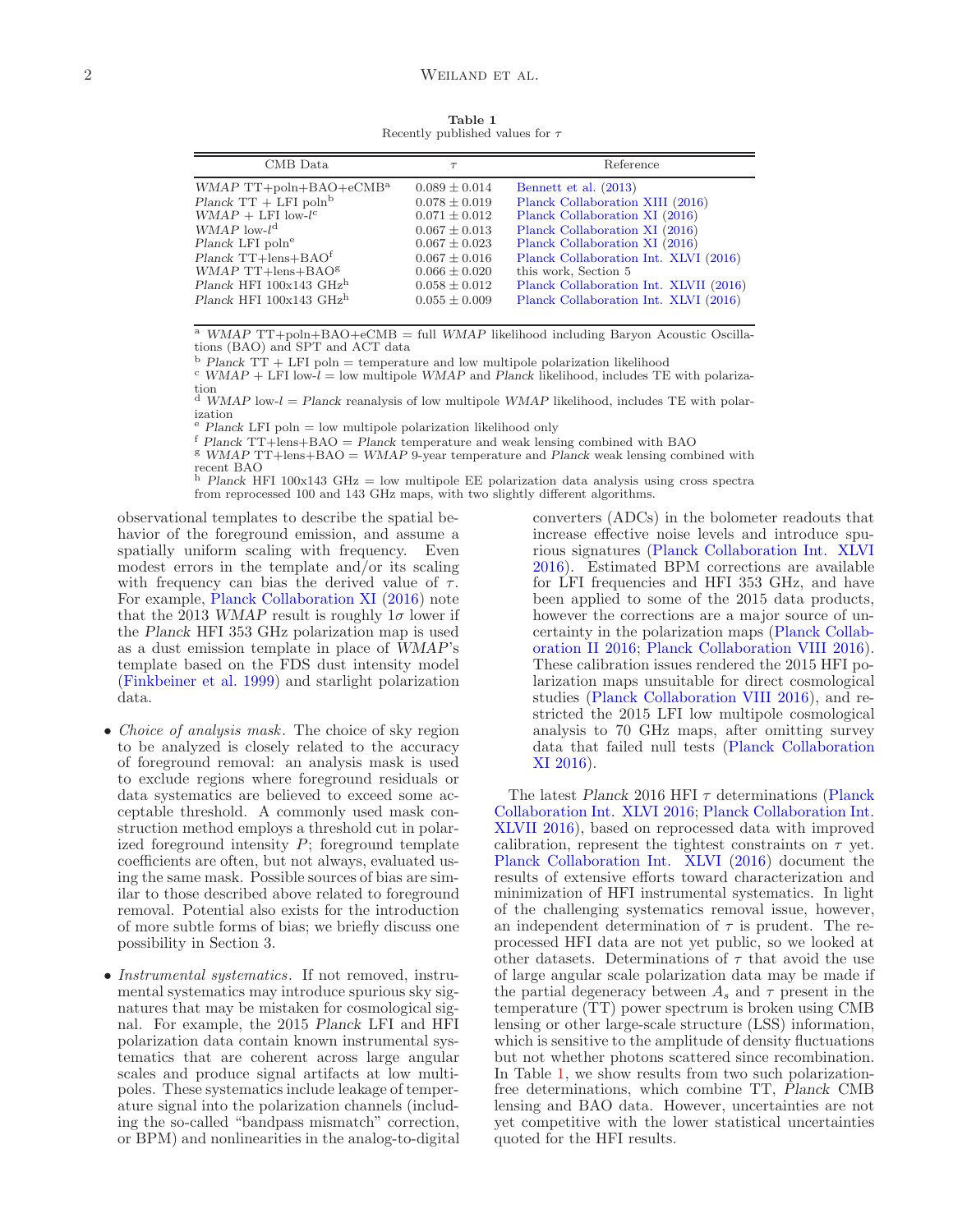In this paper, we focus on determinations of  $\tau$  from the WMAP and 2015 LFI polarization data. As seen in the Table [1](#page-1-0) entry, a combined WMAP+LFI dataset can be statistically competitive with the 2016 HFI results. As well as providing data independent of HFI, WMAP and LFI sample a different frequency range than HFI and test the robustness of the result to foreground removal. The Planck Collaboration XI (2016) WMAP+LFI analysis produces a value for  $\tau$  that is roughly  $1\sigma$  larger than the HFI result, and we wish to test if this result is stable when subjected to alternative analysis choices. As part of a larger effort to understand uncertainties in  $\tau$ , we examine shifts in  $\tau$  related to different choices of foreground removal templates applied to WMAP and LFI data. We describe our method of analysis in section 2, and present individual Planck LFI and WMAP results in section 3. In section 4 we discuss template systematics that can lead to severely compromised values for  $\tau$  when analyzing WMAP and LFI data together. We discuss our conclusions and implications for  $\tau$  in section 5.

#### 2. DATA AND METHODOLOGY

<span id="page-2-2"></span>We use publicly available CMB polarization maps and noise covariance matrices in two Stokes parameters, Q and U, from the 2015 Planck release (Planck Collaboration I 2016) and the WMAP 9 year data release (Bennett et al. 2013) in HEALPix format (Gorski et al. 2005). From Planck, we use the 30, 70, and 353 GHz maps and from WMAP, we use maps from the K (23 GHz), Ka (33 GHz), Q (41 GHz), and V (61 GHz) bands.

Our approach is similar to the exact pixel-based likelihood methods adopted by both the Planck collaboration and the WMAP team for low-l analysis (Page et al. 2007; Planck Collaboration XI 2016). For analysis that uses only polarization data, we introduce a Gaussian prior on the combination  $A_s e^{-2\tau}$  and fix values for other cosmological parameters from the intensity only results in Planck Collaboration XIII (2016).

The statistical properties of the CMB signal may be described as a Gaussian distributed random field on the sky using a signal covariance matrix in pixel space, S, computed from its power spectra,  $C_l^{XX}$  (Tegmark & de Oliveira-Costa 2001). If the data are a simple sum of CMB signal and Gaussian distributed instrumental noise characterized by a noise covariance matrix, N, the CMB likelihood function for this cleaned data,  $\vec{m} = [Q, U],$ may be expressed as

<span id="page-2-3"></span>
$$
\mathcal{L}(C_l) = \frac{1}{(2\pi)^{n_p} |M|^{1/2}} \exp\left(-\frac{1}{2}\vec{m}^T M^{-1} \vec{m}\right) \tag{1}
$$

where  $M = S + N$  is the full covariance matrix of the cleaned data and  $n_p$  is the number of pixels in each of the masked Q and U maps (Page et al. 2007). We use an MCMC sampler (emcee, Foreman-Mackey et al. 2013) to maximize the likelihood function and fit for parameters of interest and their uncertainties.

This likelihood is complicated by the need to account for foreground contamination in the raw data. In polarization, synchrotron and thermal dust are expected to be the dominant foregrounds at low and high frequencies, respectively. Taking advantage of the frequency dependence of the polarized foregrounds and CMB, a low frequency measurement may be adopted as a template

for the synchrotron foreground,  $\vec{T}_s$ , and a high frequency measurement as a template for the dust,  $\vec{T}_d$ , to clean intermediate frequency bands where the CMB signal is relatively strong. We define the cleaned target map,  $\vec{m}$ as

$$
\vec{m} = \vec{m}_{\nu} - \alpha_s \vec{T}_s - \alpha_d \vec{T}_d \tag{2}
$$

where  $m_{\nu}$  are the observed  $[Q, U]$  maps at frequency  $\nu$ ,  $\alpha_s$  scales the synchrotron template, and  $\alpha_d$  scales the dust template. Cleaning is performed on maps in thermodynamic temperature units, and no spectral dependence constraint is placed on the template scaling parameters  $\alpha_s$  and  $\alpha_d$ .

The templates themselves contain CMB signal that must be accounted for. The corresponding covariance matrix is given by

$$
M = (1 - \alpha_s - \alpha_d)^2 S + N_{\nu} + {\alpha_s}^2 N_s + {\alpha_d}^2 N_d
$$
 (3)

where  $N_{\nu}$ ,  $N_{s}$  and  $N_{d}$  are the noise covariance matrices for the frequency band of interest, the synchrotron template and the dust emission template. The equation holds for a single frequency map containing polarized CMB signal. When working with the three WMAP bands, the target map is taken as the sum of the three bands, and the covariance matrix  $N_{\nu}$  is likewise the sum of their covariance matrices, whereas the signal covariance matrix is then multiplied by  $(3 - \alpha_s - \alpha_d)^2$ .

In the exact case, inversion of the covariance matrix M is required with each MCMC step, and the matrix dimensions corresponding to HEALPix  $N_{\text{side}} = 16^1$  $N_{\text{side}} = 16^1$  $N_{\text{side}} = 16^1$  resolution can inhibit computational performance. The Planck 2015 low-l  $N_{\text{side}} = 16$  likelihood adopted approximations that avoid repeated inversion, including pre-fitting the template coefficients, ignoring template covariance, and fixing the signal covariance to a fiducial cosmology.

We have implemented likelihood codes for use with either  $N_{\rm side} = 16$  resolution maps (as with the Planck Collaboration's analysis) or  $N_{\text{side}} = 8$  maps (as with the WMAP team's analysis). As the cosmological EE signal is strongest for  $l < 15$ , both resolutions are acceptable for determinations of  $\tau$  ( $l < 48$  vs.  $l < 24$ ). Tests using LFI data produced similar results regardless of which code was used. Our quoted results are from our  $N_{\text{side}} = 8$ code implementations, as it offered greater speed of execution while recomputing and inverting the covariance matrix  $M$  at every chain point. We also included options for solving for the template foreground parameters either beforehand as a separate step ("fixed" option), or simultaneously with the cosmological parameters ("free"). A simultaneous fit for all parameters of interest avoids making an intermediate approximation about the foreground cleaned noise covariance matrix and the choice of a fiducial cosmology.

Low resolution ( $N_{\text{side}} = 16$ ) LFI Stokes Q and U maps, along with the associated covariance matrices, bandpass mismatch corrections and analysis mask, are available from the Planck Legacy Archive (PLA)<sup>[2](#page-2-1)</sup>. The LFI analysis excludes surveys 2 and 4 from use because of null-test

<span id="page-2-0"></span><sup>&</sup>lt;sup>1</sup> HEALPix maps are divided into  $12N_{\text{side}}^2$  pixels, with each pixel  $\theta_{\text{pix}} \sim 58.6^{\circ}/N_{\text{side}}$ .  $N_{\text{side}} = 16$  corresponds to full-sky map of 3072 pixels. See <http://healpix.sourceforge.net>.<br><sup>2</sup> <https://wiki.cosmos.esa.int/planckpla2015/index.php/>

<span id="page-2-1"></span>[Map-making\\_LFI\#Noise\\_covariance\\_matrices](Map-making_LFI\#Noise_covariance_matrices)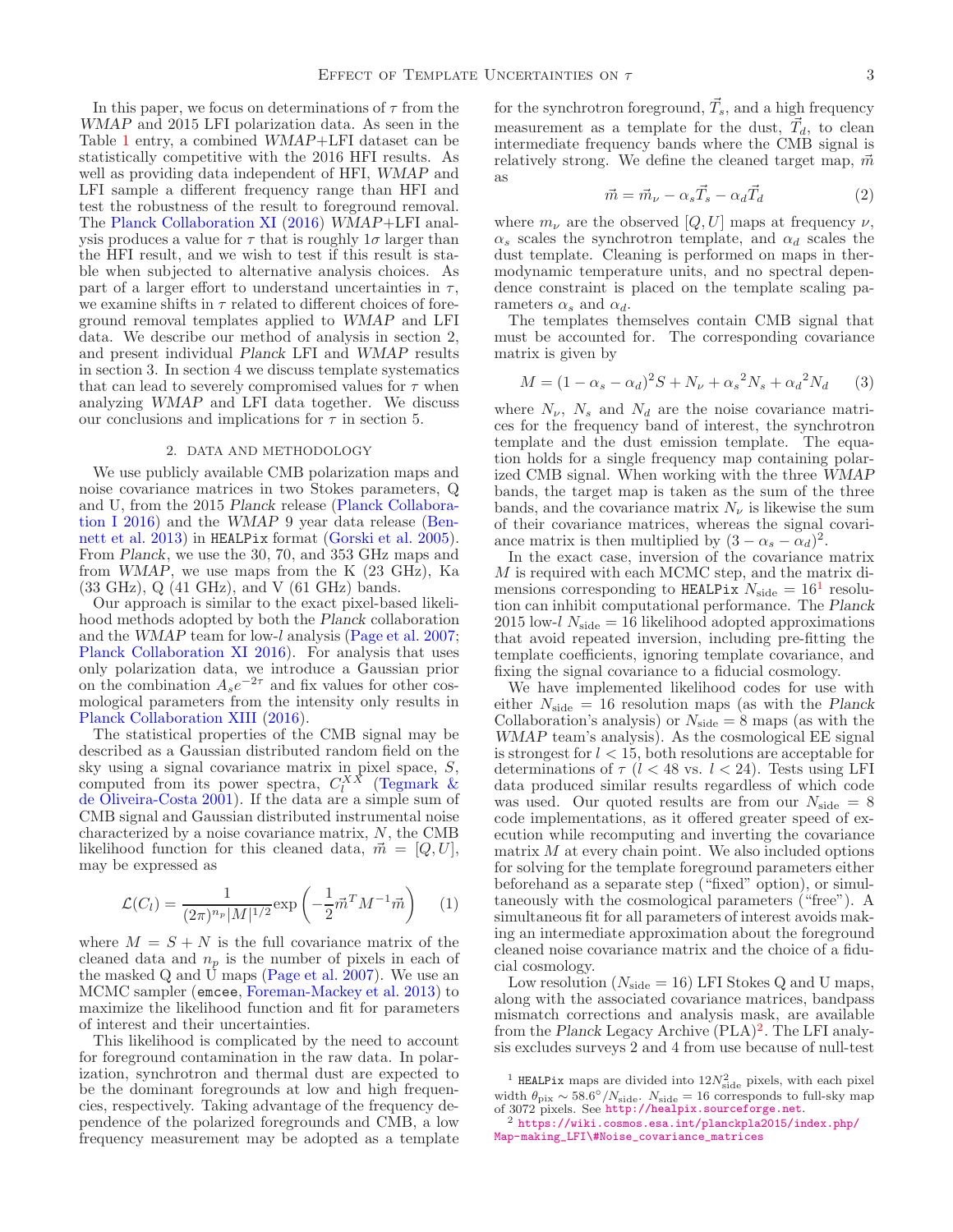failures and we follow this recommendation. Similarly, we obtain the 9-year coadded WMAP low-resolution  $(N_{\rm side} = 16)$  Stokes Q and U maps and inverse covari-ance matrices from LAMBDA<sup>[3](#page-3-0)</sup>. The HFI 353 GHz full mission Q and U maps are available from the PLA at high resolution ( $N_{\text{side}} = 2048$ ) and must be degraded to low resolution. We smoothed the 353 GHz maps to <sup>2</sup> full width half maximum (FWHM) resolution prior to downgrading. In addition, we reconstructed the lowresolution  $(N_{\text{side}} = 16)$  dust template used in the LFI analysis from the Planck likelihood code (plc). As described in the Appendix, the dust template we reconstruct from the plc has large angular scale differences compared to the dust template we produce from downgrading the  $N_{\text{side}} = 2048 \text{ HFI}$  product. We further downgrade the  $N_{\text{side}} = 16$  products to  $N_{\text{side}} = 8$  using inverse noise weighting, with the exception of the smoothed high resolution 353 GHz polarization maps, for which we use flat weighting.

### 3. MISSION-SEPARATED FITS FOR  $\tau$

<span id="page-3-2"></span>Before combining LFI and WMAP datasets, we analyze the WMAP and Planck LFI data separately. Either the LFI 70 GHz Stokes Q and U maps or the combined WMAP Ka, Q and V band polarization maps provide the CMB signal for cosmological parameter fitting. We further adopt the Planck 353 GHz map as the template for dust removal, but as described in Section 2 and the Appendix, we examine two choices: the "plc" version, which is extracted from the Planck low-l likelihood code, and the "default" version, which we degrade from  $N_{\rm side} = 2048$  to lower resolution. Consistent with the original LFI and WMAP analysis choices, we use WMAP K-band as the template for removing synchrotron foreground from the WMAP data, and LFI 30 GHz as the equivalent template for use in removing synchrotron from LFI 70 GHz.

We adopt the same data analysis masks as those chosen by Planck (Planck Collaboration XI 2016) and WMAP (Page et al. 2007) for low-l polarization analysis. These are respectively the R1.50 mask, which admits roughly 46% of the sky, and the P06 mask, which admits about 75%. Both were selected from a suite of masks corresponding to a series of polarized foreground intensity thresholding cuts that avoid regions of bright Galactic emission, but the details of the exact mask selection algorithm are different between the two missions. The WMAP diffuse P06 mask was chosen, "as the best compromise between maximizing usable sky area while minimizing foreground contamination" (Page et al. 2007). Planck Collaboration XI (2016) select an optimum mask based on  $\chi^2$  minimization of foreground templates fit to the observed LFI 70 GHz data as a function of successively increasing sky area. Use of this technique comes with caveats not discussed in Planck Collaboration XI (2016). Minimizing the variance in the template-cleaned map acts to maximize chance correlations between the CMB signal and e.g. foreground templates, noise and systematics. These chance alignments remove power from the cleaned map, which will bias  $\tau$  to lower values.

The degree of bias resulting from this effect is dependent on a number of factors, including masked sky fraction and spatial morphology of the foregrounds. In the case where foreground templates perfectly match the observed foregrounds, simulations indicate that power in a R1.50 masked cleaned map can be biased low by at much as 5−10% through chance foreground alignments. However, chance alignments are not the only sources of error in the cleaned map. Use of imperfect foreground templates in the map-cleaning process and/or the presence of remnant systematic signatures produces non-cosmological residuals that can produce a positive  $\tau$  bias. The  $\chi^2$  process minimizes the combination of correlation bias (negative) and template errors (generally positive). The situation is thus complex and requires an understanding of an experiment's dominant sources of uncertainty. For future analyses, we suggest a study of mask-related uncertainties based on simulations.

Table [2](#page-4-0) shows a comparison between our results for  $\tau$  (row 2) derived under the same template and masking conditions as those utilized in the Planck likelihood (row 1). WMAP results for the same template and masking conditions are similar (row 4). However, use of the "default" dust template, a different analyzed sky fraction, and/or foreground coefficients determined using a different sky fraction can produce up to  $\sim 1\sigma$  shifts in these values (rows 3, 5, 6).

Some of these shifts may simply be statistical, while others may be from introduced bias. The table illustrates the need for an organized and systematic examination of results with regard to masking and template choices, within the context of the same cosmological dataset. We proceed toward using WMAP+LFI for that purpose.

# 4. AN UNADDRESSED SYSTEMATIC

<span id="page-3-1"></span>As template choices for removing synchrotron, WMAP K-band and LFI 30 GHz polarization maps should be almost interchangeable, given both the similar signal-tonoise (Planck Collaboration XXV 2016) and their relative proximity in frequency. In a combined WMAP+LFI analysis, it would simplify the computation to use only one synchrotron template, and bolster confidence in the quality of Planck BPM correction if results using K-band were the same as those using the LFI 30 GHz data.

We next perform foreground cleaning of WMAP KaQV data using the Planck 30 GHz synchrotron template, and conversely, clean LFI 70 GHz using the WMAP K-band synchrotron template, holding all other analysis assumptions constant. The last two rows of Table [2](#page-4-0) show the resultant values for  $\tau$  when using these alternate choices of the synchrotron template. In both cases,  $\chi^2$  values are significantly increased, as are the derived  $\tau$  values. The 70 GHz result returns  $\tau = 0.094 \pm 0.016$ , in tension with the HFI results listed in Table [1.](#page-1-0) WMAP KaQV cleaned using the LFI 30 GHz synchrotron template returned  $\tau$  near 0.37, a result that may be rejected as unrealistic based on existing CMB temperature observations (see e.g. the TT+lens+BAO entries in Table 1). At best, neither result argues for a well-understood and consistent representation of the polarized synchrotron template, so we needed to understand these results before proceeding further.

A solution to this problem lies with a large angular scale residual signature in Q and U that becomes appar-

<span id="page-3-0"></span><sup>3</sup> <https://lambda.gsfc.nasa.gov/product/map/dr5/> [m\\_products.cfm](m_products.cfm)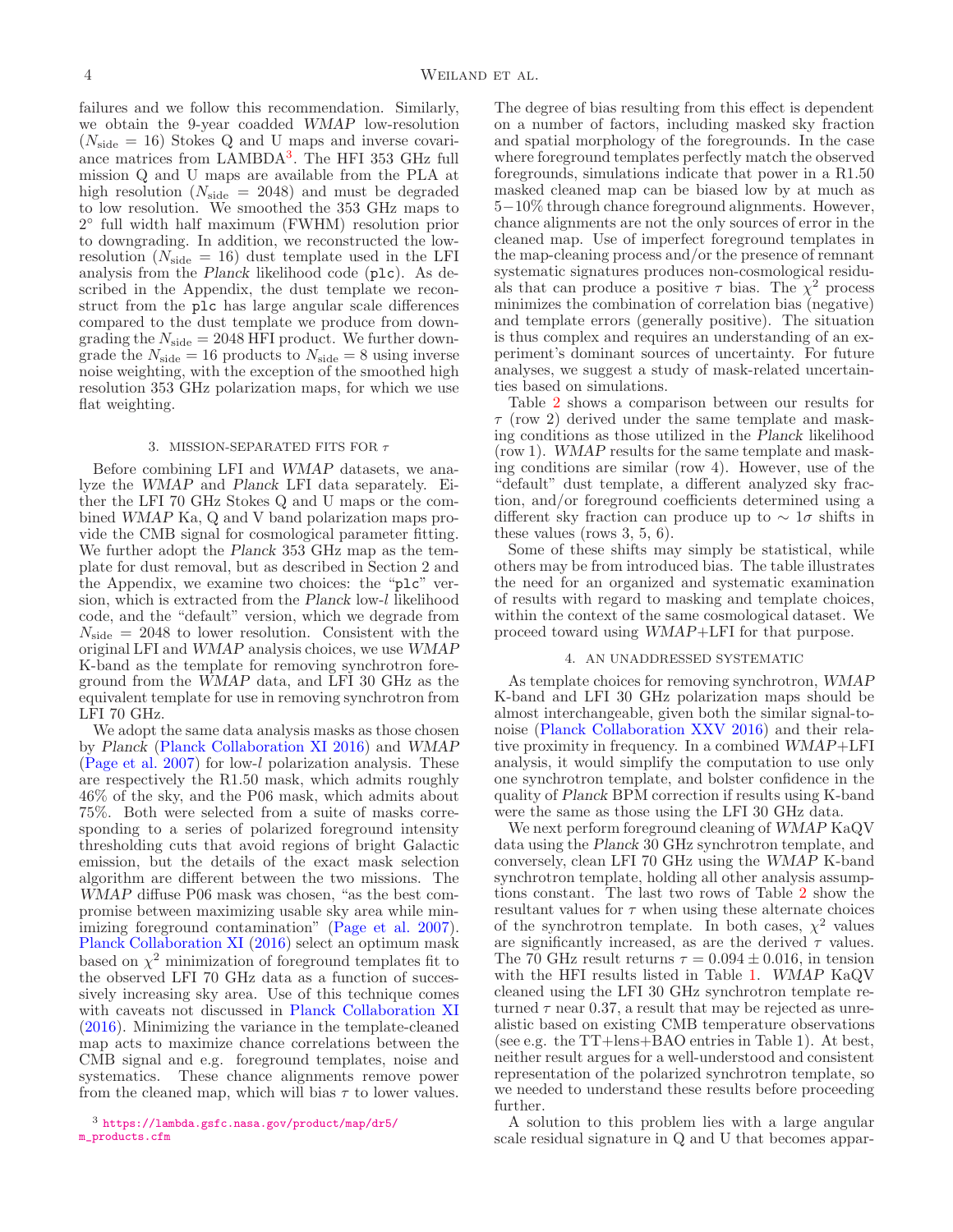<span id="page-4-0"></span>

| Row            | CMB Data       | Synchrotron<br>Template | $_{\text{Dust}}$<br>Template <sup>a</sup> | fg coeffs <sup>b</sup> | $f_{\rm sky}^{\rm c}$ |                   | $\chi^2_{\text{maxlike}}/\text{dof}$ | Reference           |
|----------------|----------------|-------------------------|-------------------------------------------|------------------------|-----------------------|-------------------|--------------------------------------|---------------------|
|                | $LFI$ 70 $GHz$ | $LFI$ 30 $GHz$          | plc                                       | fixed                  | 46\%                  | $0.052 \pm 0.023$ | $\overline{\phantom{a}}$             | Planck <sup>e</sup> |
| $\overline{2}$ | $LFI$ 70 $GHz$ | $LFI$ 30 $GHz$          | plc                                       | fixed                  | 46\%                  | $0.053 \pm 0.023$ | 728/734                              | this work           |
| 3              | LFI 70 $GHz$   | $LFI$ 30 $GHz$          | default                                   | free                   | 46\%                  | $0.076 \pm 0.020$ | 823/734                              | this work           |
| 4              | WMAP KaQV      | WMAP K                  | plc                                       | free                   | 46\%                  | $0.045 \pm 0.019$ | 754/734                              | this work           |
| 5              | WMAP KaQV      | WMAP K                  | plc                                       | fixed <sup>d</sup>     | 46%                   | $0.040 \pm 0.017$ | 752/734                              | this work           |
| 6              | WMAP KaQV      | WMAP K                  | default                                   | fixed <sup>d</sup>     | 75%                   | $0.058 \pm 0.017$ | 1190/1162                            | this work           |
|                | $LFI$ 70 $GHz$ | WMAP K                  | plc                                       | free                   | 46%                   | $0.094 \pm 0.016$ | 846/734                              | this work           |
| 8              | WMAP KaQV      | $LFI$ 30 $GHz$          | plc                                       | free                   | 46%                   | $0.37 \pm 0.02$   | 933/734                              | this work           |

Table 2 Derived values for  $\tau$ , EE only

<sup>a</sup> "plc" refers to the low resolution 353 GHz dust template reconstructed from the Planck likelihood code; "default" refers to the low resolution 353 GHz dust template degraded from the delivered high resolution maps.

<sup>b</sup> Foreground template coefficients are either free parameters in the likelihood, or fit in a separate step beforehand and are fixed parameters in the likelihood.

<sup>c</sup> Fraction of sky used in analysis, corresponding to the Planck R1.50 analysis mask (46%) and the WMAP P06 analysis mask (75%)

<sup>d</sup> Foreground template coefficients were computed using a larger sky region than that used for analysis.

<sup>e</sup> Planck Collaboration XIII (2016)



<span id="page-4-1"></span>Figure 1. Differences between independent Planck and WMAP Stokes Q and U maps at similar frequencies reveal a large angular scale signature at high Galactic latitudes that does not correspond to any sky signal morphology (this statement ignores the Galactic plane differences running horizontally across the center of each map). Such a  $\Delta Q$ ,  $\Delta U$  signature has potential to influence the quality of synchrotron foreground removal through the use of 30 GHz and K-band templates, and thus bias the determination of  $\tau$ . (a) The difference between the derived Planck Commander synchrotron component at 30 GHz (called S<sub>30</sub>), and WMAP K-band scaled to that<br>frequency (similar to Figure 46 of Planck Collaboration X 2016). (b) Bandpass mismatch correcte scaled to an effective frequency of 30 GHz using the same  $\nu^{-3,2}$  dependence as in (a). Features similar to (a) persist, indicating that any Planck contribution is not solely confined to the LFI 44 GHz band. (c)  $S_{30}$  minus scaled 30 GHz, or equivalently, (a)-(b), since the WMAP<br>K-band contribution drops out of the difference. This establishes the existence alone, and shares common morphological features with (a) and (b).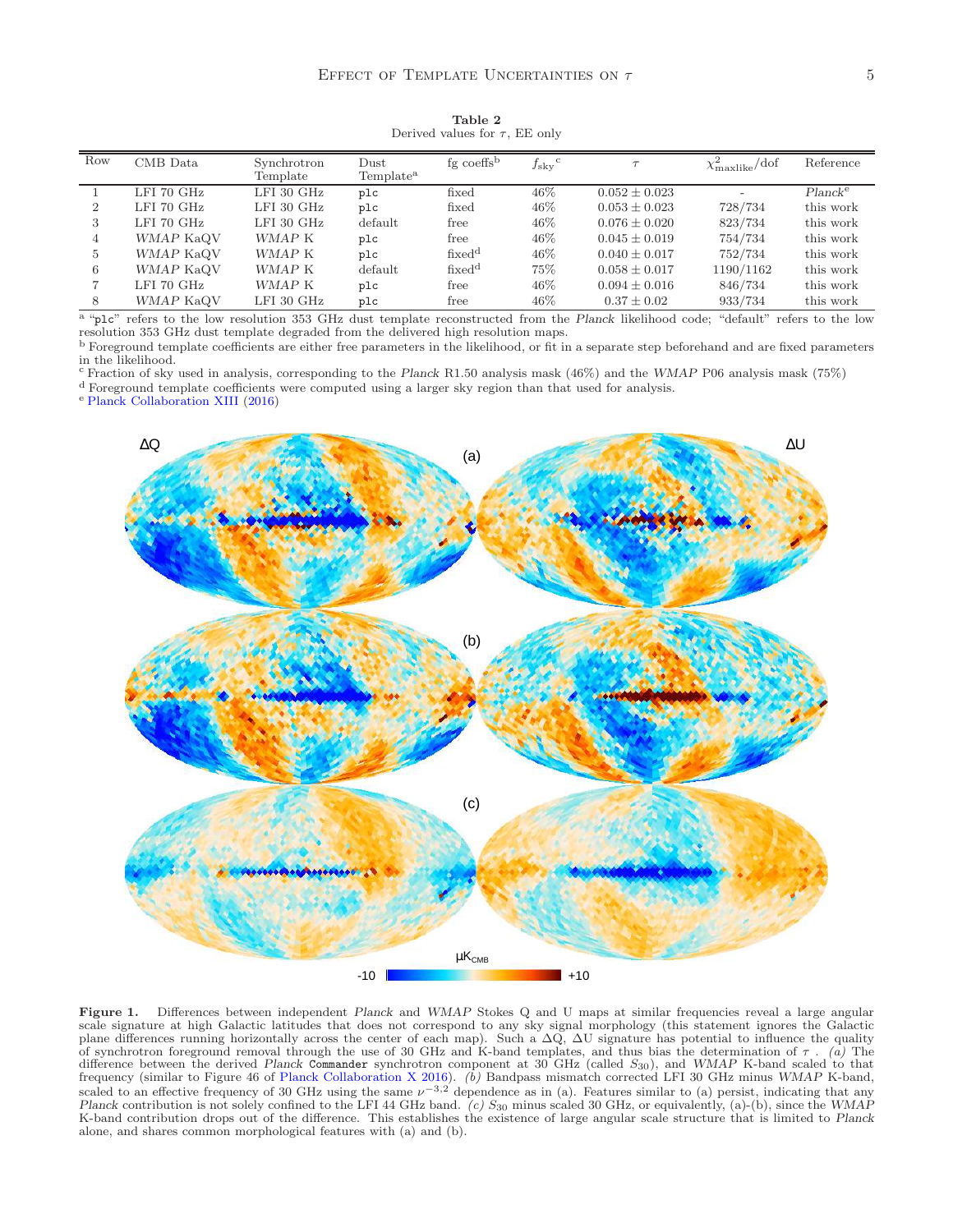ent only when comparing WMAP and LFI polarization maps. Planck Collaboration X (2016) note the existence of large angular scale signatures unrelated to sky signal when differencing the empirically modeled Commander synchrotron component against WMAP K-band observations. The difference between the Commander synchrotron Q, U maps at 30 GHz  $(S_{30})$  and WMAP Kband Q, U is performed after scaling the K-band maps to 30 GHz using a  $\nu^{-3.2}$  power law dependence. The scaling is chosen to null the synchrotron foreground using a representative spectral index at high Galactic latitudes. Since synchrotron is the dominant K-band foreground emission component, the difference should primarily show white noise, as the polarized CMB signal is completely subdominant to instrument noise for these maps. The Q and U components of an  $S_{30} - 0.39K$  difference map are shown in the top row of Figure [1.](#page-4-1) The difference is dominated by a residual large angular scale pattern at high Galactic latitudes with a peak amplitude near  $\pm 10 \mu K$ , far in excess of the expected cosmological signal. Planck Collaboration X (2016) note "a morphology clearly associated with the scanning strategy of either Planck or WMAP", and attribute the most likely origin of this pattern to Planck 44 GHz (because the 44 GHz data failed null tests at low multipoles) and to WMAP low multipole "poorly measured modes," which are modes of enhanced noise variance related to the WMAP scan strategy (Page et al. 2007; Jarosik et al. 2011; Bennett et al. 2013). In a different analysis, Planck Collaboration XXV (2016) compute the difference between the combined weighted Planck LFI and WMAP polarization P maps, defined as  $[(Q_{\text{LFI}} - Q_{WMAP})^2 +$  $(U_{\text{LFI}} - U_{WMAP})^2]^{1/2}$ . They also note large angular scale residuals at high latitudes, and attribute these primarily to WMAP poorly measured modes. Differences in the Galactic plane are assumed to arise from spectral index variations between frequencies that are not accounted for under the assumption of a fixed high Galactic latitude spectral index.

The attribution of the residual signature to WMAP poorly measured modes carries consequences only in terms of visual presentation, as it is not a true systematic residual. When constructing and viewing maps without accounting for variance, as we have in Figure [1,](#page-4-1) there can appear to be large angular scale structure because of the enhanced noise. However, within the context of a low multipole likelihood, where full covariance matrices are included, poorly measured modes are correctly weighted in the analysis (Page et al. 2007).

Isolating the root source of any residual signature that may be present in the Commander  $S_{30}$  Q, U maps is complicated by the nature of its production, as it relies on assumed foreground modeling dependencies and is derived by fitting these models to a combined set of LFI and HFI polarization maps. Therefore, we simplify the analysis by computing the difference between two frequencies only: the full-mission LFI 30 GHz and  $WMAP$ <sup> $\dot{K}$ </sup>-band  $Q$ <sup> $\dot{V}$ </sup> U maps, both scaled to the effective frequency of 30 GHz using a  $\nu^{-3.2}$  dependence:  $\Delta[Q, U] = 0.85 [Q, U]_{LFI \ 30} - 0.39 [Q, U]_{WMAP \ K}$ , shown in Figure [1b](#page-4-1) at  $HELPix$  resolution  $N_{side} = 16$ . (All maps in Figure [1](#page-4-1) are shown at a fiducial frequency of 30 GHz for ease of intercomparison). Although "30−K" (Fig-

ure [1b](#page-4-1)) is slightly noisier in appearance than " $S_{30}$ -K" (Figure [1a](#page-4-1)), the spatial correspondence between highlatitude features is quite similar between the two: the linear Pearson correlation coefficient is 0.9 for Galactic latitudes  $|b| > 10°$ . Since the large-scale signature is identified via a difference between LFI and WMAP data, its origin may lie with either Planck or WMAP data, or both. However, Figure [1b](#page-4-1) illustrates that if there is a Planck contribution to this signature, then 30 GHz is involved, not only 44 GHz as suggested by Planck Collaboration X (2016).

In Figure [1c](#page-4-1), we also show the difference between  $S_{30}$ and LFI 30 GHz, or equivalently between " $S_{30}$ –K" and "30−K". This last figure illustrates the presence of large angular scale structure associated with Planck analysis products only, although the difference is between data and a model that fits that data. However, Planck Collaboration X (2016) illustrate examples of the model's ability to fit actual sky signal while isolating residuals associated with calibration artifacts, as in the destriper signatures in temperature data. It is likely then that the " $S_{30} - 30$ " residual is associated with calibration artifacts in Planck polarization data (see also Wehus & Eriksen 2017). This Planck-related large angular scale structure shares common morphological features with "S30−K" and "30−K", although not necessarily of the same sign. As there is no publicly available Commanderlike foreground polarization model derived using only WMAP data, an equivalent " $S_{K}$ −K" map is not shown. The WMAP MCMC foreground polarization models presented by Bennett et al. (2013) cannot serve as estimators of potential K-band residual structure, since certain model parameters are specifically fixed to values computed directly from K-band data. The morphology and amplitude of K-band poorly measured modes (a noise property and not a systematic error) are discussed in the next section. We note that the differences shown in Figure [1](#page-4-1) are not particularly sensitive to the choice of spectral index for scaling maps to the fiducial frequency, that the magnitude of the residual is not consistent with spectral index variations over the sky, and that the exclusion of LFI surveys 2 and 4 does not appreciably alter the morphology shown.

## 4.1. Morphological template fits

<span id="page-5-0"></span>We attempted to determine if plausible mechanisms associated with calibration uncertainties and/or noise properties could produce the morphology of the "30 - K" residuals shown in Figure [1b](#page-4-1). Specifically, we constructed Q, U template maps whose origin could be associated with a physically-motivated mechanism arising either solely from Planck LFI 30 GHz, or solely from WMAP K-band. For Planck LFI, the documented source of largest uncertainty lies with the correction for leakage of intensity into polarization (Planck Collaboration II 2016). We constructed a set of templates to reflect possible differences between the "true" leakage correction and that actually applied. We used the 30 GHz full mission temperature map and transformed it to Q, U leakage maps via cosine and sine of the geometrical angle computed from the IQ and IU full mission covariance maps, and also performed a similar computation of far-sidelobe leakage templates using the temperature maps from Figure 24 of Planck Collaboration III (2014).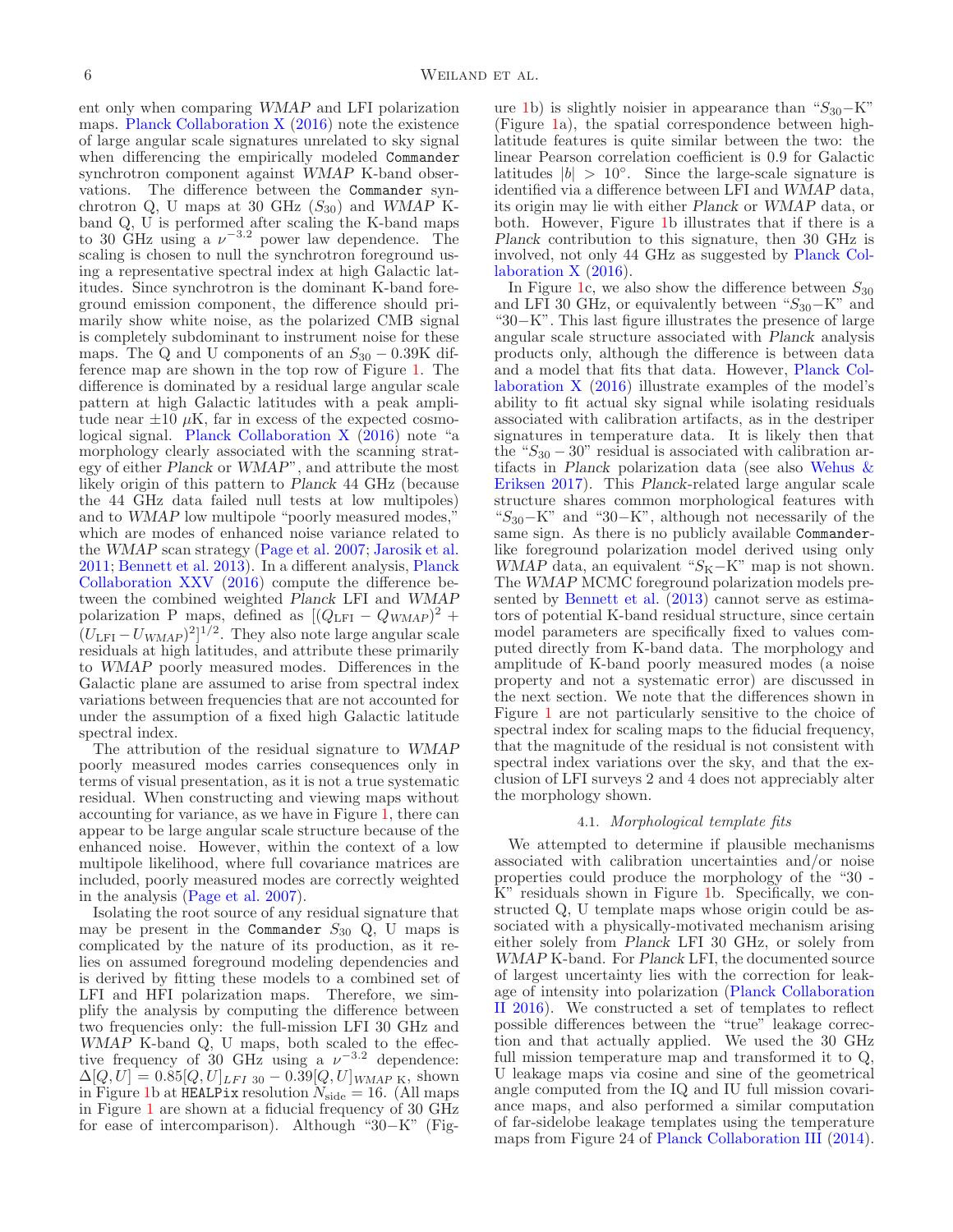

<span id="page-6-0"></span>Figure 2. Based on morphological arguments, we conclude that Planck contributions to the large-scale  $[\Delta Q, \Delta U]$  signature in Figure [1](#page-4-1) cannot be discounted and are likely the dominant source. (a) Same as Figure [1b](#page-4-1), i.e. polarized LFI 30 GHz minus WMAP K scaled to  $\nu_{\text{eff}} = 30 \text{ GHz}$ . We fit combinations of likely noise and calibration-related templates to this signature (see text), and present fits that attribute the morphology either wholly to Planck-related causes or wholly to WMAP-related causes. The grey band is a  $\pm 20°$  cut about the Galactic plane, defining the fit mask. (b) An empirical fit to the  $\Delta Q$  and  $\Delta U$  pattern in (a) using templates that assume the structure is attributable to leakage of Planck intensity into Q and U (see text). (c) As with (b), but using templates characterizing WMAP poorly measured modes on large angular scales and loss imbalance uncertainty.

The templates are arbitrarily normalized since they are designed to approximate morphology only and do not reflect leakage efficiency. The delivered 30 GHz BPM full mission Q, U correction maps were also included in the LFI template set. For WMAP K-band, we include Q, U templates for the poorly measured modes, and the two forms of loss imbalance correction maps (Jarosik et al. 2007) included in the WMAP final product delivery. A consideration in choosing templates was to limit the basis set to the most likely candidates, and include nothing further, since a sufficiently large number of templates and degrees of freedom can reproduce almost any morphology without regard to actual physical cause. We empirically fit the large angular scale high latitude "30 - K" ∆Q, ∆U signatures using an unweighted linear combination of spatial templates described above. Fits were performed to  $\Delta Q$ ,  $\Delta U$  data outside of  $|b| \geq 20^{\circ}$ , in order to exclude Galactic plane regions most affected by spectral index variations and BPM correction uncertainties, where the template would be least accurate.  $\Delta Q$  and  $\Delta U$  were fit separately to the WMAP and LFI template basis sets. Figure [2b](#page-6-0) shows the resulting fit using the LFI template basis set, while Figure [2c](#page-6-0) shows that using

the WMAP template basis set. These may be compared visually against the input systematic maps in the top row of the figure. Neither of the combinations exactly reproduce the input  $[\Delta Q, \Delta U]$  signature: the linear correlation coefficient between  $[\Delta Q, \Delta U]$  and the two empirical fits is 0.76 for the LFI basis set, and 0.46 for the WMAP basis set. The somewhat stronger morphological agreement between the input signature and the LFI fit, coupled with the apparent presence of large angular scale structure isolated to Planck alone, leads us to suspect a dominant contribution from the LFI 30 GHz map.

Amplitude arguments also favor a stronger association with the LFI 30 GHz map. When the empirical templates in Figure [2b](#page-6-0) and c are peak-normalized and used as basis functions in a linear fit to the "30 - K"  $\Delta Q$ , ∆U signatures, we derive an LFI template coefficient of  $5 \mu$ K, but only 0.7  $\mu$ K for the WMAP template. The WMAP template coefficient is within expectations for poorly measured modes described by the K-band covariance matrix and extrapolated to 30 GHz.

However, if the signature is limited to the LFI 30 GHz band, we would expect greater disagreement between values for  $\tau$  derived from the WMAP-only and LFI-only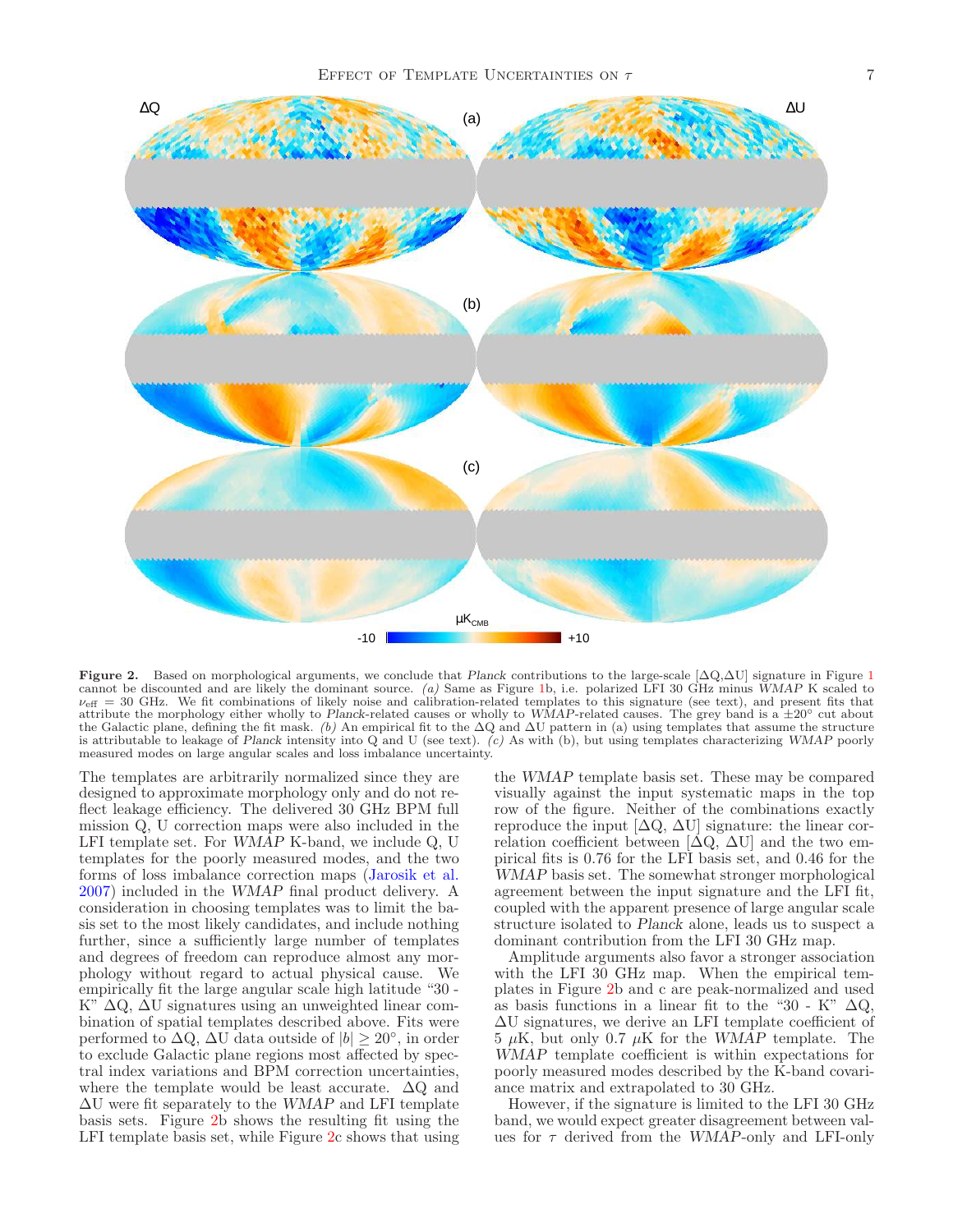

<span id="page-7-1"></span>Figure 3. Stokes Q foreground-nulled band-pair maps for WMAP-LFI frequency pairs. The grey band excludes Galactic latitudes  $|b| < 10°$ . Synchrotron foreground has been nulled using a  $\nu^{-3.2}$  spectral dependence, and dust emission removed from V-band and 70 GHz using the Planck Commander foreground model. The resultant residuals reflect instrument noise, cosmological signal and imperfections in foreground removal that are both primarily subdominant to the noise, and a large-scale signature with strong features of order  $5 - 10\mu$ K in the 30-K combination. Each band-pair image is autoscaled using an outlier-resistant determination of extrema, so that the morphology in each image is readily apparent. The residual large-scale signature is most clearly visible in the 30-K combination, but visually persists in other frequency combinations. Taken in context with Figure [4,](#page-7-0) we infer a common-mode systematic across frequencies.



<span id="page-7-0"></span>Figure 4. Same as for Figure [3,](#page-7-1) but for the corresponding Stokes U nulled band-pair maps for WMAP-LFI pairs. See Figure [3](#page-7-1) caption for further explanation.

fits in rows 2 and 4 of Table [2.](#page-4-0) A 5-10  $\mu$ K systematic in the 30 GHz synchrotron template would scale down to roughly a  $0.3$  -  $0.7 \mu K$  systematic at 70 GHz, which is sufficiently large compared to the predicted polarized CMB signal to cause noticeable bias in recovered values of  $\tau.$ 

### 4.2. Spectral behavior

<span id="page-7-2"></span>We investigated to what extent the  $[\Delta Q, \Delta U]$  signature could be detected in WMAP and LFI frequency combinations other than 30 GHz and K-band. We examined both WMAP-only and LFI-only combinations as well as WMAP-LFI combinations involving WMAP K, Ka, Q and V bands, and the LFI 30, 44 and 70 GHz bands. We formed "band-pair" maps from the weighted linear combination of two independent frequencies. Weights for each frequency were computed to null a  $\nu^{-3.2}$  brightness temperature spectrum, yet preserve the underlying

CMB signal, such that  $wt(\nu_1) + wt(\nu_2) = 1$  when applied to maps in thermodynamic temperature units. Because only one foreground spectral constraint can be applied with this weighting scheme, we removed the Commander polarized dust emission model from all frequencies beforehand. The dust emission removal is of minor importance for all frequencies except V-band and 70 GHz. Identical weights are applied to the Q and U maps of each band-pair. Stokes Q WMAP-LFI pair differences are shown in Figure [3,](#page-7-1) and those for Stokes U in Figure [4.](#page-7-0) Each individual band-pair image is autoscaled using an outlier-resistant minima and maxima determination scheme, so that neighboring images may be more easily compared visually despite noise variations. Features become less distinct for band-pair combinations that include at least one of the higher frequency maps, as their signal-to-noise is lower. With the exception of the 70-V combination, combinations including 70 or V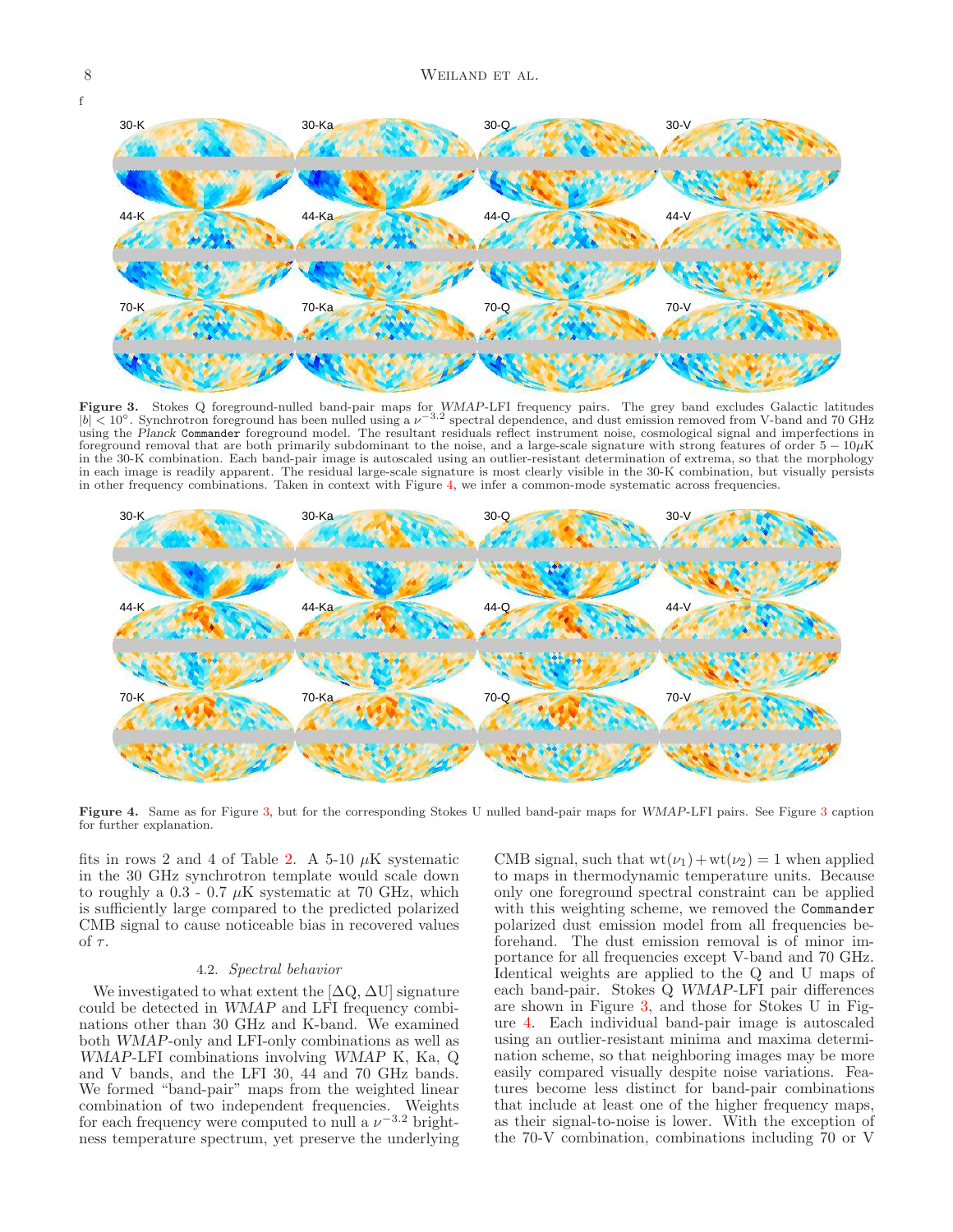

<span id="page-8-0"></span>Figure 5. The absolute value of the linear correlation coefficient between the " $S_{30} - K$ " map shown in Figure [1a](#page-4-1) and each of the LFI and  $WMAP$  [Q, U] band-pair difference maps shown, for example, in Figures [3](#page-7-1) and [4.](#page-7-0) By construction, the matrix is symmetric. The correlation coefficients for WMAP-LFI pair differences are shown in the upper left quadrant and duplicated in the lower right. The lower left quadrant shows the correlation for WMAP-internal combinations, and the upper right for LFI-internal combinations. Only WMAP-LFI band-pair combinations show significant correlation with the systematic. We deduce that the systematic signature has a frequency dependence that matches the nulled foreground spectrum in the band-pair maps (see text).

are heavily weighted toward these frequencies and do not change substantially in appearance as the companion frequency varies. Combinations that include WMAP Vband include the visual signature from poorly measured modes. The "30-K" signature persists in WMAP-LFI combinations involving K, Ka, Q, 30 GHz and 44 GHz, with less certainty about 70 GHz and V. We infer a systematic error that is common-mode across frequencies.

We linearly correlated the " $S_{30} - K$ " [Q,U] templates against each of the WMAP- and LFI-internal combinations and the WMAP-LFI pair combination [Q,U] maps. The correlation was performed outside Galactic latitude  $|b| \geq 10^{\circ}$ , and treated  $[Q,U]$  simultaneously in the solution. We show the correlation coefficients as a symmetric matrix in Figure [5,](#page-8-0) and show the absolute value of the correlation coefficient, since sign is irrelevant in this context. Significant correlations are found only in the WMAP-LFI pair combinations. The "30-K" signature does not correlate strongly in the LFI-internal combinations containing 30 GHz, nor are there strong correlations in the WMAP-internal combinations that include K-band. The simplest explanation is that the signature itself possesses a frequency dependence that closely matches that of  $\nu^{-3.2}$ . A systematic isolated to LFI Q, U maps with a frequency dependence that matches the nulled foreground spectrum would be undetectable in the LFI-internal band-pair combinations, and only appear in WMAP-LFI pair combinations. Such a systematic

would also evade LFI-internal null tests based on in-band jack-knife tests. The poorly measured modes associated with WMAP do not match a foreground spectrum signature, whereas such a spectrum is a natural consequence from leakage of strong Galactic temperature signal into LFI polarization maps. The WMAP sky scan pattern probes a larger range of scan angle orientations than does Planck's scan pattern, so it is reasonable to expect that the leakage would be of far greater concern for Planck than for WMAP polarization data (Planck Collaboration II 2016; Page et al. 2007).

## <span id="page-8-2"></span>4.3. Effect of increased masking and multipole cuts

We applied two common techniques that attempt to mask or otherwise mitigate the systematic signature introduced when cleaning LFI data with a WMAP synchrotron template and vice-versa. In the first method, we constructed a variety of masks seeking to define smaller areas of sky less affected by non-CMB signals. Our most restrictive mask excluded regions of the Q and U "30-K" signature with absolute amplitudes  $> 2 \mu K$ , in combination with the Planck R1.50 analysis mask, retaining only 11% of the sky. Chains duplicating rows 7 and 8 of Table [2](#page-4-0) but using this new mask returned  $\tau$  for WMAP cleaned with LFI 30 GHz of  $0.24 \pm 0.03$ , and  $0.09 \pm 0.03$ for LFI 70 GHz cleaned with WMAP K-band. None of the masks we explored produced mean  $\tau$  values similar to those found when using WMAP-internal or LFI-internal data and synchrotron template combinations. The second technique excluded data in harmonic space but retained the original R1.50 pixel analysis mask. Motivated by a statement in Planck Collaboration X (2016) that the "S30−K" signature is dominated by modes for multipoles 2 and 3, we excluded these multipoles and re-ran chains under the same foreground cleaning and masking conditions as specified in rows 7 and 8 of Table [2.](#page-4-0) This method produced  $\tau$  values less than  $1\sigma$  different from those derived using the full multipole range.

## 4.4. Implications for τ

<span id="page-8-1"></span>What are the consequences for  $\tau$  with an LFI temperature to polarization leakage that matches the sky spectrum? As long as LFI 30 GHz is used as the synchrotron template for LFI 70 GHz, and the morphology of the systematic is frequency independent, then the recovered values for  $\tau$  should be relatively unaffected if the template foreground coefficients accurately reflect the foreground contribution. The relative agreement between the WMAP-internal and LFI-internal  $\tau$  results under the same masking conditions implies at least some consistency with this picture. However, we cannot quantitatively assess the degree to which these conditional statements are met, and there may be additional issues such as somewhat different spectral index dependencies between temperature and polarization. Use of LFI 30 GHz as a template for cleaning non-LFI datasets such as HFI data would produce a biased result, assuming there is no equivalent signature in the other dataset. The 2016 HFI  $\tau$  analysis (Planck Collaboration Int. XLVI 2016) makes use of LFI polarization data in several ways: as templates for residual systematic evaluation, as foreground templates (30 GHz), and in EE cross-spectra  $(70x100 \text{ GHz}, 70x143 \text{ GHz})$  for confirmation of results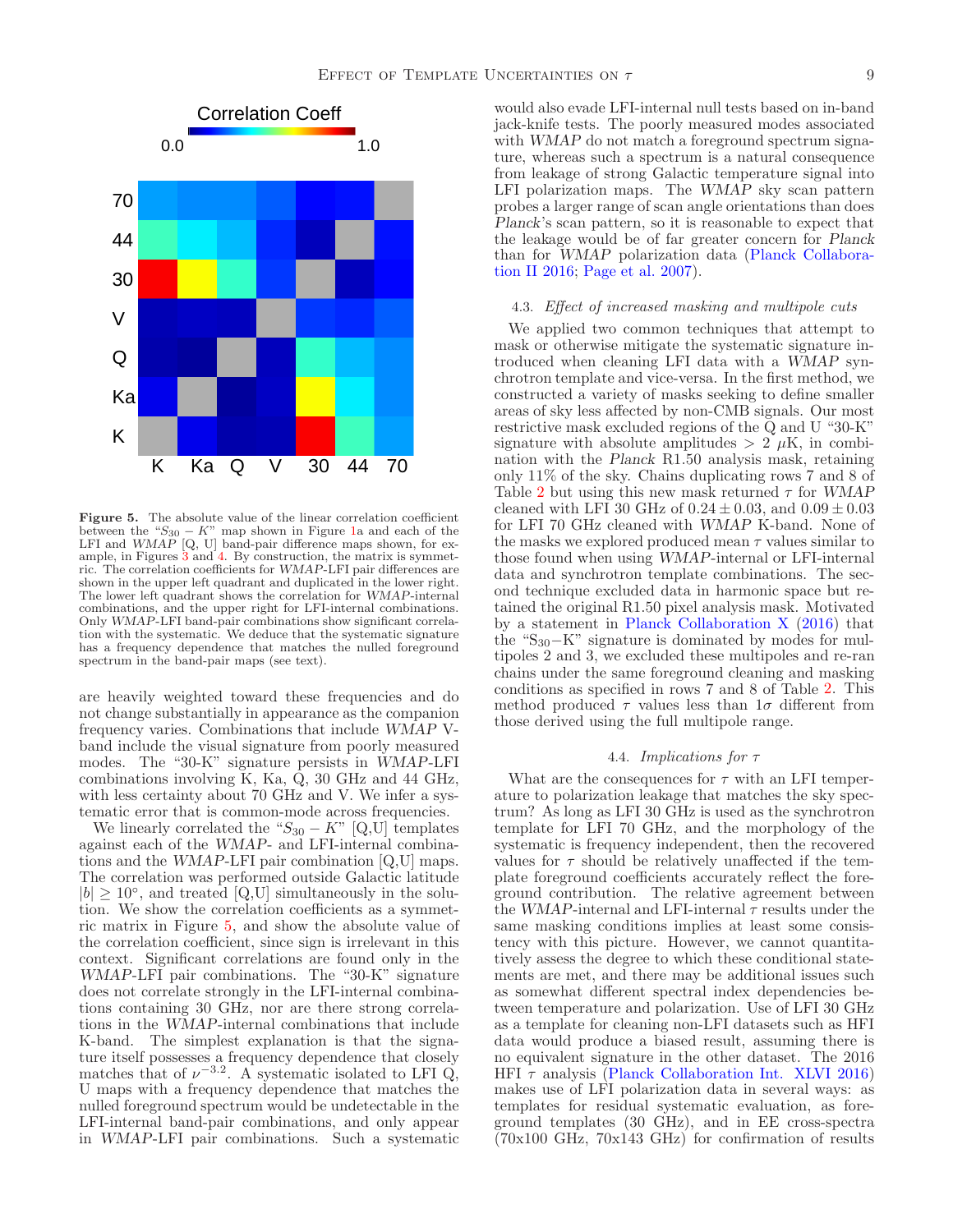from 100x143 GHz. Synchrotron emission is not a large contributor at 100 GHz, and even less at 143 GHz, so bias introduced by use of the LFI 30 GHz template should be low. We suggest a useful test of robustness of the HFI result would include substituting equivalent WMAP data for LFI data in the analysis.

#### 5. CONCLUSIONS

The reionization optical depth,  $\tau$ , is currently the least well constrained of the six standard ΛCDM parameters. Large angular scale microwave polarization data provide the means for direct measurement of  $\tau$ , but Galactic foreground emission must be removed with sub- $\mu$ K accuracy to expose the underlying cosmological signal. Foreground removal using templates, a technique employed by both WMAP and Planck, introduces uncertainties associated with accuracy of the templates, including decoherence of the template morphology with frequency and systematics in the templates. Instrumental noise and data systematics also contribute to uncertainties, requiring some tailoring of analysis choices to individual datasets.

In this paper, we have pursued combined analysis of WMAP and Planck LFI polarization data as a means of cross-validating published  $\tau$  values derived using publicly unavailable HFI 100 and 143 GHz Stokes Q and U maps. In doing so, we have encountered a few issues:

- 1. Analysis mask selection techniques involving  $\chi^2$ minimization act to maximize bias from chance correlations of CMB signal with foreground templates, noise and systematics. The importance of this bias term in the uncertainty budget depends on what additional sources of map-cleaning error are present and their relative dominance. In general, there is no substitute for carefully assessing each specific situation. We recommend a systematic approach to analysis mask selection through simulations.
- 2. There is an inconsistency between the 353 GHz Q and U thermal dust template maps internal to the Planck low multipole likelihood code, and those available as delivered maps from the Planck Legacy Archive. The mismatch produces a  $1\sigma$  shift in  $\tau$ derived from the LFI 70 GHz data.
- <span id="page-9-0"></span>3. An unexpectedly high value for  $\tau$  is derived when WMAP K-band Stokes Q and U maps are used to clean synchrotron emission from polarized Planck LFI 70 GHz data, and a severely compromised  $\tau$ value results when LFI 30 GHz Q and U maps are used to clean synchrotron from the combined WMAP Ka, Q and V bands.

Template systematics are the root cause of the synchrotron cleaning issue. Differences between combined LFI polarization bands and their WMAP frequency counterparts have revealed residual structure on large angular scales (Planck Collaboration X 2016; Planck Collaboration XXV 2016). The Planck Collaboration concluded that this residual pattern primarily arises from WMAP poorly measured modes, with any Planckrelated contribution limited to the LFI 44 GHz band. We reject both of these assertions and show evidence that

the signature is a systematic internal to LFI and roughly common-mode to all LFI bands. The spectral behavior of the systematic scales like the intensity signal and is thus likely to arise from temperature-to-polarization leakage in the LFI channels. In an LFI-only analysis this systematic is largely nulled by the foreground removal procedure, but attempting to combine WMAP with Planck data before foreground removal creates an inconsistency that greatly compromises the use of both data sets together. We were not able to mitigate the effects of the systematic either through additional masking or removal of multipoles 2 and 3.

Planck Collaboration XI (2016) derive  $\tau = 0.071 \pm$ 0.012 from a combined WMAP+LFI analysis (see Table [1\)](#page-1-0). This result is based upon a weighted coaddition of cleaned maps consisting of WMAP data cleaned with K-band and 353 GHz over 75% of the sky, and LFI 70 GHz data cleaned with LFI 30 GHz and 353 GHz over 46% of the sky. Although such a combination produces a result for  $\tau$  that is not unreasonable, we cannot assess the associated systematic uncertainty accurately. In addition to the mix of analysis masks, the LFI temperature to polarization leakage efficiency may not be constant with frequency, and production of a correction template would be circular since at present it would be based on WMAP and LFI data. As a comparison standard for other  $\tau$  determinations, we believe this particular result is compromised, but should be re-examined when an updated LFI calibration becomes available.

Unfortunately, the levels of systematics, foregrounds, and the quality of the foreground templates are not often well known. Robustness can be estimated by fitting a range of CMB maps with a range of templates under different masking assumptions. We note the spread in results for  $\tau$  both in Table [1](#page-1-0) and Table [2](#page-4-0) (excluding rows 7 and 8), and comment that the quoted uncertainties for  $\tau$  are most likely underestimated because systematic uncertainties are not included. However, tension is not high between the quoted values because of the relatively large uncertainties and all are consistent with a polarizationderived value of  $\tau = 0.07 \pm 0.02$ , used as a prior in some earlier studies (Planck Collaboration XI 2016; Addison et al. 2016; Aylor et al. 2017). Values for  $\tau$  derived without the use of polarization data are also consistent with this range. Planck Collaboration Int. XLVI (2016) derived  $\tau = 0.067 \pm 0.016$  for Planck TT+lens+BAO (see Table [1\)](#page-1-0). Adopting the analysis methods and BAO dataset selection of Addison et al. (2018), we derive a similar value,  $\tau = 0.066 \pm 0.020$ , for the combination of WMAP 9-year TT, Planck 2015 weak lensing, and BAO.

There is considerably more work to be done in terms of characterizing  $\tau$  and choosing the optimal analysis masks and foreground removal given instrumental properties. Future datasets should also assist with the analysis. These include the final Planck data release, additional weak lensing constraining power from groundbased surveys such as ACTPol and SPTpol, and high signal-to-noise polarization observations from e.g. the Cosmic Large Angular Scale Survey (CLASS), which is projected to recover  $\tau$  to nearly cosmic variance uncertainties and enable a  $4\sigma$  detection of the sum of the neu-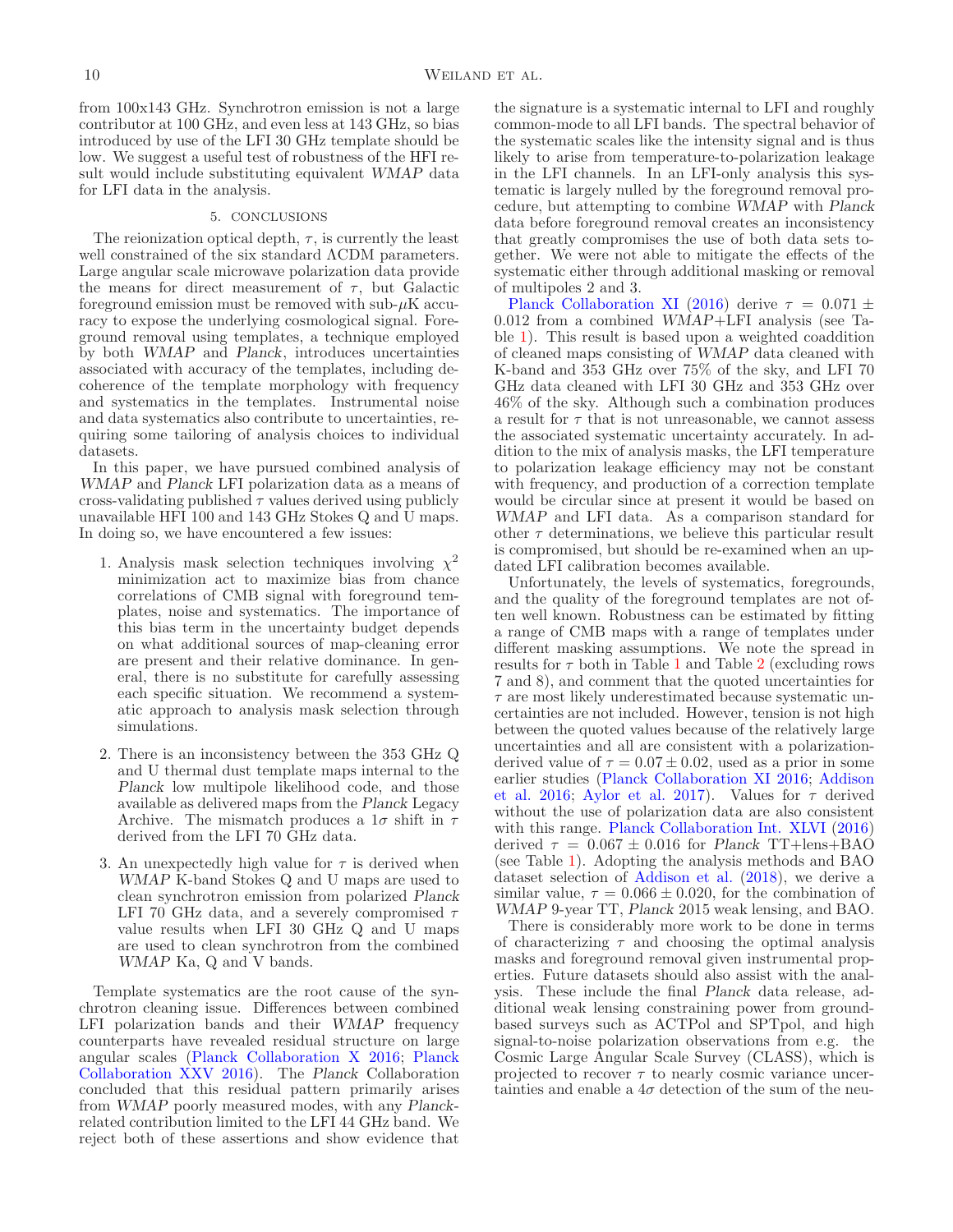

<span id="page-10-0"></span>Figure 6. Morphology and magnitude of delivered Planck 2015 353 GHz dust template leakage systematic corrections for Stokes Q and U. Top: The ground/dust leakage corrections, which are by default used to correct the delivered Planck 353 GHz full mission map. Bottom: The global leakage correction, which attempts to include both calibration and bandpass mismatch leakage effects, which was made available but not applied to the 2015 products. The global correction has a morphology that is distinguishable from that of the ground/dust correction.

trino masses (Watts et al. 2018).

This research was supported in part by NASA grants NNX16AF28G, NNX17AF34G and by the Canadian Institute for Advanced Research (CIFAR). We acknowledge use of the HEALPix (Gorski et al. 2005) and CAMB (Lewis et al. 2000) packages. This research has made use of NASA's Astrophysics Data System Bibliographic Services. We acknowledge the use of the Legacy Archive for

Microwave Background Data Analysis (LAMBDA), part of the High Energy Astrophysics Science Archive Center (HEASARC). HEASARC/LAMBDA is a service of the Astrophysics Science Division at the NASA Goddard Space Flight Center. We also acknowledge use of the Planck Legacy Archive. Planck is an ESA science mission with instruments and contributions directly funded by ESA Member States, NASA, and Canada.

# APPENDIX

### 353 GHZ DUST TEMPLATE

<span id="page-10-1"></span>Full-sky low-resolution ( $N_{\text{side}} = 16$ ) 353 GHz Q and U templates are not available from the Planck Legacy Archive. Section 2.3 of Planck Collaboration XI (2016) describes the dust templates used in cleaning the LFI 70 GHz Stokes Q and U maps as bandpass-mismatch (BPM) corrected 353 GHz Q, U maps degraded to  $N_{\text{side}} = 16$  using inverse noise weighting. There are however two publicly available options for 353 GHz bandpass mismatch corrections. The first of these is the default option, or "ground/dust leakage correction", which is computed through application of the map-making pipeline to model dust and CO emission components, in conjunction with transmission coefficients derived by integration of the component spectral response over the ground-based measurements of the bandpass (Planck Collaboration VIII 2016, see Section 7.3.1). A second option, or "global leakage correction", was still in the experimental phase in 2015. As described by Planck Collaboration VIII (2016), this algorithm attempts to simultaneously incorporate bandpass, monopole and calibration leakage into a single correction map set. Maps of both correction types are shown for the region outside the Planck low multipole polarization analysis mask (R1.50) in Figure [6.](#page-10-0) The inclusion of a CMB dipole signature in the "global" correction is one feature that distinguishes it from the default ground/dust leakage sky pattern. The magnitude of both correction options at 353 GHz is of order 10  $\mu$ K at high Galactic latitudes. Extrapolation of this signal to 70 GHz using the Planck 2015 dust template coefficient of 0.0077 mitigates the correction contribution to a level roughly 3 times smaller than the expected rms of the CMB signal at  $N_{\text{side}} = 16 (0.077 \text{ vs. } 0.25 \mu\text{K})$ , and Planck Collaboration II (2016) note that changes to the dust template of this order should not have a large effect on the recovered value of  $\tau$  from the 70 GHz data.

We attempted to verify which version of the leakage correction was applied to the 353 GHz dust template used to produce the cleaned 70 GHz QU maps delivered in the Planck likelihood. To do this, we solved for the masked 353 GHz Q, U template contribution,  $m_{353}$ , based on the cleaned map contained within the likelihood,  $m_{cln}$ , and all other known, delivered, components as related by equation 7 of Planck Collaboration XI (2016)

<span id="page-10-2"></span>
$$
m_{cln} = (1 - \alpha_s - \alpha_d)^{-1} (m_{70} - \alpha_s m_{30} - \alpha_d m_{353})
$$
\n(A1)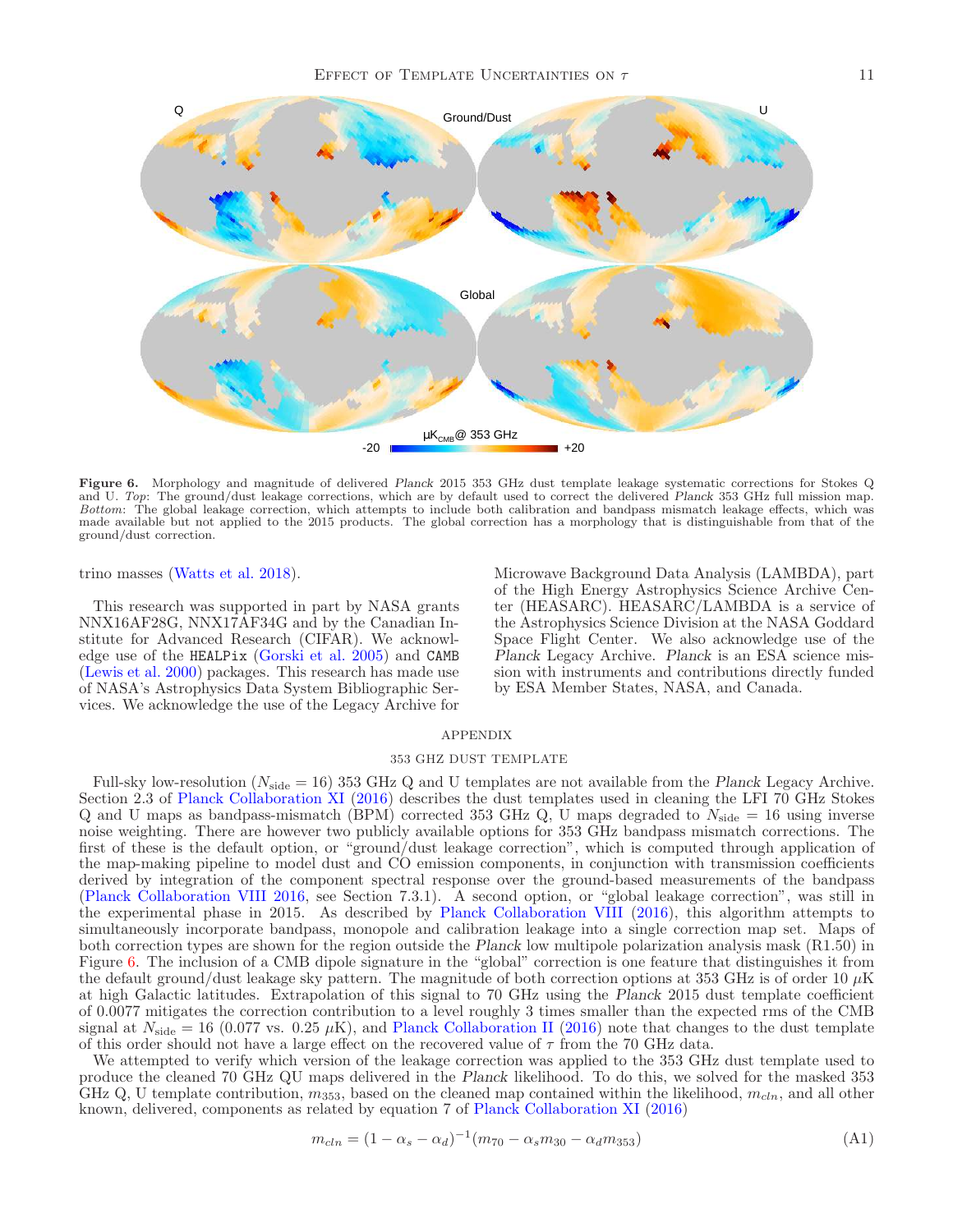

<span id="page-11-0"></span>Figure 7. We attempt to verify which BPM correction was applied to the 353 GHz dust template used in the low multipole plc likelihood. Top: the difference between the 353 GHz dust template derived from the plc likelihood (see equation A1) and the delivered 353 GHz map degraded to  $N_{\text{side}} = 16$ . This difference represents the difference between the default ground/dust leakage correction and the leakage correction used for the plc 353 GHz dust template (see text for detail). *Middle*: a fit to the top row residuals based on a linear combination of the ground/dust leakage template and the global leakage template. The fit is dominated by the global leakage correction term, but with a 5 times larger amplitude. Bottom: residuals of the top row minus the fit in the middle row. The apparent magnitude of the correction applied to the dust template places its contribution at 70 GHz near CMB signal levels, and may affect the determination of  $\tau$ .

where  $m_{70}$  is the observed 70 GHz [Q, U] after BPM correction,  $m_{30}$  is observed 30 GHz [Q, U] after BPM correction and acts as the synchrotron template, and  $\alpha_s$ ,  $\alpha_d$  are the synchrotron and dust template coefficients, respectively, with values 0.063 and 0.0077 as specified in Planck Collaboration XI (2016).

The difference between the default full mission 353 GHz Q and U maps, which have been corrected for BPM using the "ground/dust leakage" maps, and the 353 GHz template we derive from the plc cleaned 70 GHz map is shown in the top row of Figure [7.](#page-11-0) This difference should be approximately zero everywhere if the plc dust template were equivalent to the delivered versions of the corrected full mission 353 GHz QU maps, assuming the baseline uncorrected observed 353 GHz maps are in common:  $\Delta m_{353} = m_{353}^{\text{plc}} - m_{353}^{\text{default}} = BPM^{\text{default}} - BPM^{\text{plc}}$ . We do expect small high frequency differences in that we did not degrade the 353 GHz map using inverse noise weighting as did Planck, but rather flat weighting after smoothing by a 2◦ FWHM Gaussian. However, the difference predominantly shows large scale coherent signatures of order  $30 \mu K$ , whose morphology resembles that of the global correction templates shown in Figure [6,](#page-10-0) but with a larger amplitude, and cannot be attributed to differences in the map downgrading algorithm. We can fit the difference shown in the top row of this figure with a linear combination of both the ground/dust and global leakage templates:  $\Delta m_{353} = A \times BPM^{\text{ground}} + B \times BPM^{\text{global}}$ . An unweighted fit returns coefficients  $A = -1.00$  and  $B = 5.36$ . The fit result implies that the 353 GHz dust template used to clean the 70 GHz map contained within the plc likelihood was corrected with neither of the delivered leakage correction maps, but rather a correction with global leakage morphology and a 5 times greater amplitude. This is a puzzling and unanticipated result. A 30  $\mu$ K leakage correction at 353 GHz extrapolates roughly to 0.23  $\mu$ K at 70 GHz, which is of comparable amplitude to the expected  $N_{\text{side}} = 16 \text{ rms } \text{CMB }$  signal for  $\tau = 0.05$ .

Ongoing updates to the HFI calibration pipeline discussed in Planck Collaboration Int. XLVI (2016) indicate that the global leakage algorithm may ultimately provide a more realistic assessment of the BPM correction. However, the delivered 2015 global leakage template is described as only preliminary, and, as discussed here, its amplitude is uncertain. We found no reason to favor one template over the other and thus included both plc and default options